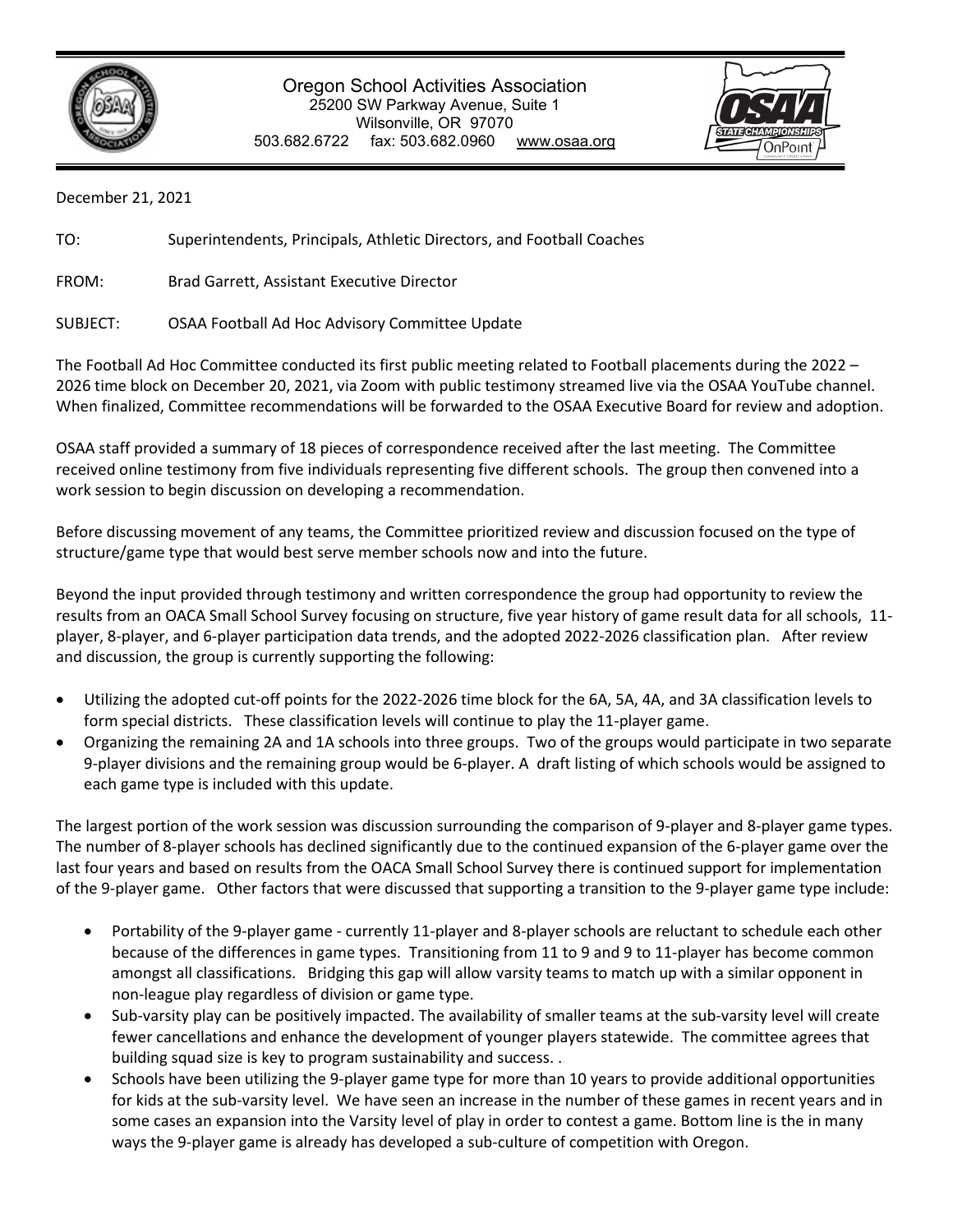- The reality that participation in the game of Football in Oregon continues to show a decline at all levels of play. When fewer kids participate average team size decreases overall. The decreases in average team size over the last 10 years have been significant.
- Schools participating in the 9-player game will be divided into two divisions by enrollment each division will have its own Championship thus retaining the current seven levels of Football. A draft of which schools would participate in each level is included with this update. Schools placed in either 9-player Division do have the option to opt up and be placed in the 3A league. 9-player Division 2 schools have the option to opt up to Division 1. The Committee has not yet established a deadline to opt up – or down but will be doing so at their next scheduled meeting. The earlier you can communicate your intentions the more accurate the drafts will be moving forward.

The Committee will address the following at upcoming meetings:

- League/Special District alignments and allocations
- Whether to continue use of a criteria-based system to move teams up or down
	- o Type and Duration
- Whether to continue use of enrollment zones between levels of play
- Removal of post season eligibility if opting to move down a classification level
- Written requests by the following schools to play down from assigned classification.
	- o Ashland
	- o Chemawa
	- o Forest Grove
	- o Harrisburg
	- o Milwaukie
	- o Parkrose
	- o Phoenix
	- o Riverside
	- o Southridge
	- o South Eugene
	- o Valley Catholic
	- o Willamette
	- o Woodburn

The OSAA staff will provide a Committee update, like this one, to all superintendents, principals, athletic directors, and football coaches following each meeting. The Committee roster, charge, and any additional committee information is available a[t http://www.osaa.org/governance/committees.](http://www.osaa.org/governance/committees)

Written suggestions and proposals should be emailed to the OSAA at **bradg@osaa.org**. Any communication received by the OSAA will be shared with all committee members for review and discussion.

**The next public meeting of the Ad Hoc Football Advisory Committee is Wednesday, Jan 5, 2022, at 9 a.m.** The meeting will be conducted at the **Holiday Inn-Wilsonville.** The general format for the meeting will be for the Committee to receive public testimony followed by a closed work session.The Committee appreciates your support and encourages your participation in this process. Please do not hesitate to contact Brad Garrett [\(bradg@osaa.org\)](mailto:bradg@osaa.org) at the OSAA if you have any questions.